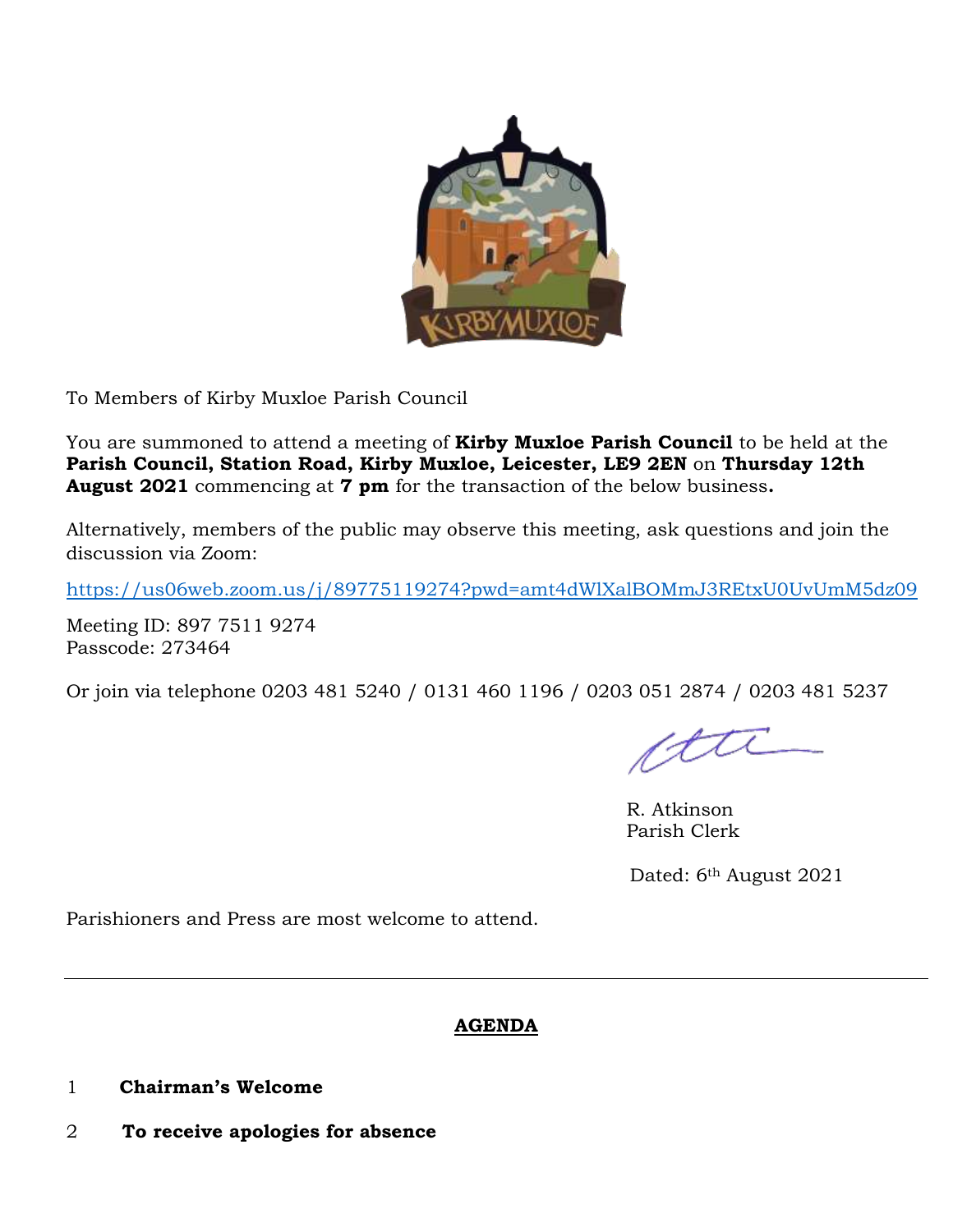- 3 **To receive any declarations of pecuniary and non-pecuniary interests to any matter pertaining to the agenda and to consider dispensations**
- 4 **To confirm the minutes of the meeting held on 22nd July 2021 are a true and accurate record**
- 5 **To receive a Report from the Police Beat Officer**  (15 minutes are set aside)
- 6 **To receive a Report from Leicestershire County Council** (15 minutes are set aside)
- 7 **To receive a Report from Blaby District Council** (15 minutes are set aside)
- 8 **Public Participation**

(15 minutes are set aside for members of the public to raise issues and ask questions)

#### 9 **Clerks Report**

- i. To verify all payments made since the previous meeting
- ii. To verify and authorise the Payments Schedule
- iii. To verify Bank Reconciliations
- iv. To verify Income and Expenditure to date

#### 10 **To provide an update on**

- i. The Byways, 11 Court Close, Kirby Muxloe
- ii. The Local Plan
- iii. Barry Drive 'Rat Run'
- 11 **To receive a report from Representatives to Outside Bodies:**
- i. Kirby Muxloe Village Hall
- ii. Kirby Muxloe Library and Community Hub
- iii. Progress with Lubbesthorpe
- 12 **To receive a recommendation from the Planning Committee in terms of a call-in process for responses to planning consultations under delegated authority and to approve Terms of Reference**
- 13 **To consider a quotation/s for required surfacing works in the Play Area** (*Permission to be gained from Kirby Muxloe Recreation Ground Charity, where required)*
- 14 **To discuss and consider**

(*Permission to be gained from Kirby Muxloe Recreation Ground Charity, where required)*

i. A Structural Inspection of the bridge (by the Village Hall)